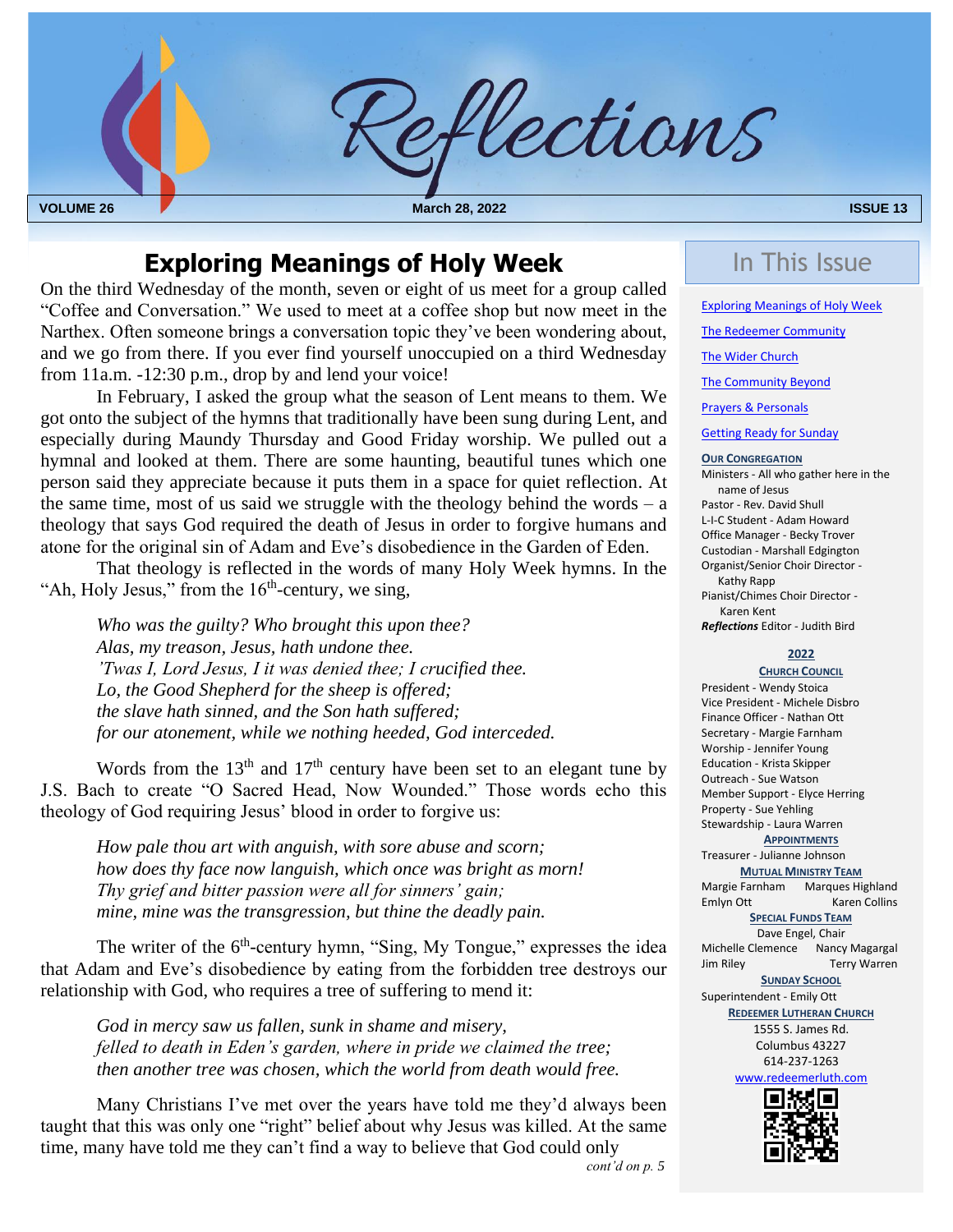

## **The Redeemer Community**

## **RLC's Current Worship Protocol: Love Your Neighbor**

- <span id="page-1-0"></span>\* Masks are required coming into the building and in the Narthex. Folks wishing to continue wearing masks for worship are encouraged to sit in the pews on the north side of the Sanctuary; those who wish to remove their masks may sit on the south side of the Sanctuary.
- \* Those who wish may stand during the opening and closing hymns and the reading of the Gospel.
- \* During the passing of the peace, we suggest you wave or place your palms together under your chin in the "namaste" posture as a way to share the peace in a distanced way.
- \* Individual communion elements are available to pick up inside the Sanctuary door or folks can now choose to receive communion at the front of the church from masked servers distributing individual cups for the wine/grape juice.
- \* If you wish to use one of the first-floor bathrooms, please follow instructions in the bathroom about disinfecting it after your use. Only one person at a time in the restrooms.
- \* Please silence cellphones.

## **Volunteers Sought for 2022 LSS/Food Collective Food Giveaways**

The season for Redeemer's LSS/MOFC Food Giveaway events is quickly approaching. Redeemer is scheduled for the *third* Thursday of every month from April to October, so that means the first event is scheduled in less than three weeks on **April 21**! As folks can imagine, the demand for food assistance is still high, so this ministry effort shared with Lutheran Social Services (LSS) and the Mid-Ohio Food Collective (MOFC) is even more important!

At least for the first month or two, the processes used last year will be followed. To recap, there will be a drive-thru process where customers stay in their cars and we follow all of the current physical distancing, hand washing, glove and face mask guidelines.

**In an effort to gauge the volunteer staffing for these events, and especially the one on April 21, those who are willing to help are asked to email or call the church office**.

Coordinator **Sue Watson** notes, "I know our congregational efforts to combat food insecurity in our communities are very meaningful for many of us, and our outreach means so much to those we serve. So if you can volunteer (or if you'd like more info), please get in touch with the church office asap!

"We'll take all the help we can get!"

The other giveaway dates are Thursdays May 19, June 16, July 21, August 18, September 15 and October 20.

#### **'Extras' of Hair Care Products Needed for LSS/MOFC April Giveaway**

As has done in the past, Redeemer is requesting donations of personal items to be included with the produce at the monthly food giveaways. For April's event, hair care products (shampoo, conditioner, etc.) will be given away.

"We are so grateful for the congregation's constant and generous donations. On behalf of our giveaway's guests, thank you, Redeemer members!" Sue said.

## **Update on LWR Personal Care Kits**

Thanks to the generosity of Redeemer members, the congregation has contributed enough supplies to assemble 100 kits total. These kits are given to people in crisis, here in the United States and abroad. Think of people fleeing their homes in Ukraine – or a fire in California. Thanks for helping them!

## **LSS Adds 'Evening Shift' at Food Pantry; Volunteers Needed**

Lutheran Social Services (LSS) is adding an "evening shift" to their food pantry hours. Beginning **Monday, March 21**, there will be a volunteer shift starting at 3 p.m. on Mondays. The distribution hours will be from 4-6 p.m.

If anyone in the congregation would be interested in assisting at the Monday distributions (e.g., once a month), please contact **Kathy Zwanziger** for more information.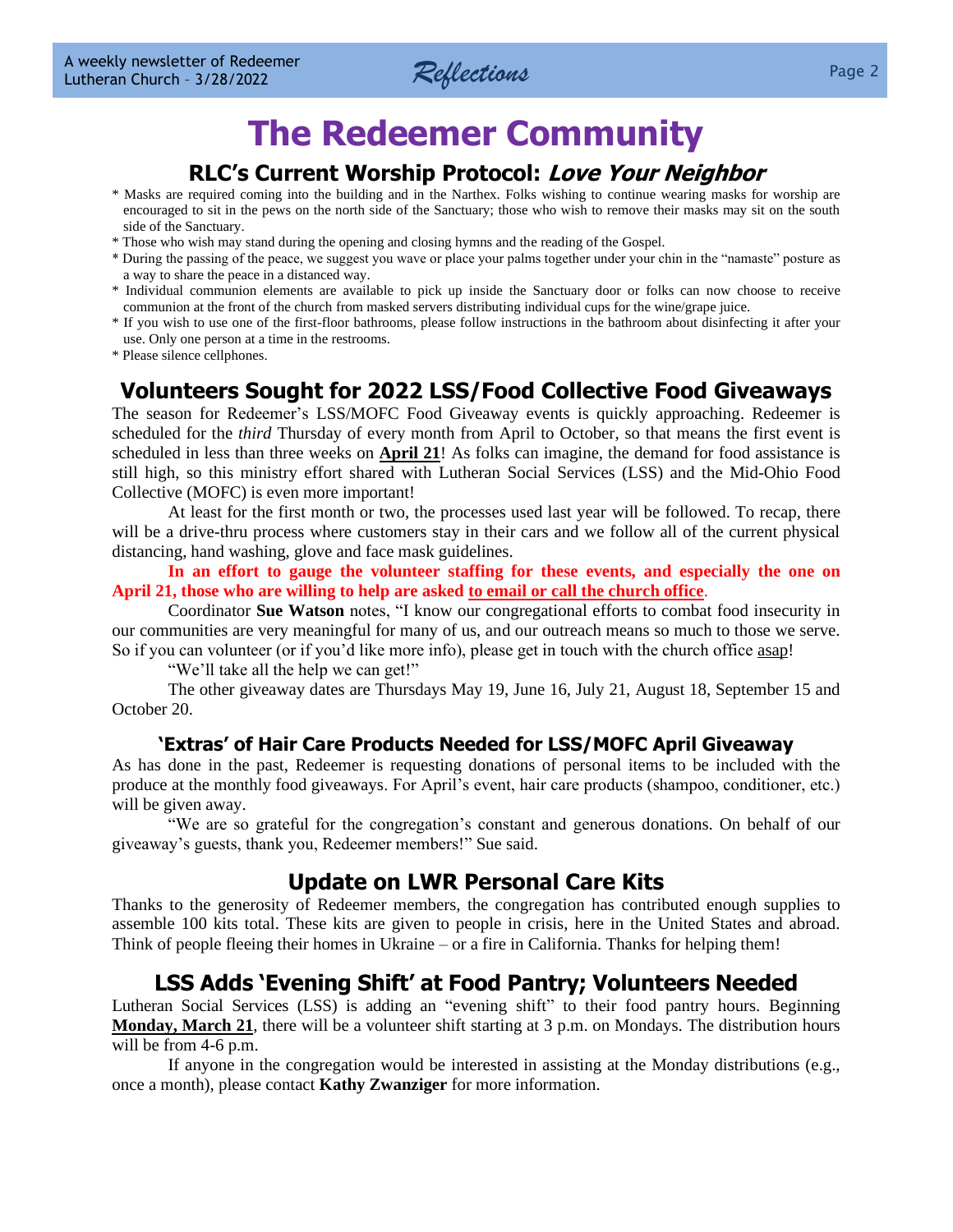

## **Mid-Week Lenten Services Continue on Wednesdays**

Mid-week Lenten evening prayer services continue here at Redeemer through **Wednesday, April 6**. They begin at 7 p.m. both in-person and livestreamed on YouTube.

Sundays, Redeemer will have the regular 10 a.m. Sunday morning services.

For the entire Lent, Holy Week and Easter worship schedule, see the front page of the March 7 *Reflections*.

*We have missed those of you who have not yet returned to in-person worship. If you feel safe coming back into the sanctuary, your presence and spirit would be a true blessing to us. We are not the same without you.*

## **Volunteer Sought for Mid-Week Lenten Reflection on March 30**

One of the songs in the Lenten evening prayer service includes the words: "Let the lowly hear and be glad: the Lord listens to their pleas; and to hearts broken God is near, who will hear the cry of the poor."

Lent is a time when we reflect honestly about our lives and open ourselves to name the ways God's Spirit has been present to us in some kind of way. When have you or someone you know felt broken-hearted? What brought that pain about? How did some kind of healing come about? Who are what helped make God's Spirit real and present?

Each of us has some stories about this. You can bless this community by sharing a five-minute story at a Lenten evening service. All slots are taken except for **March 30.** Please call **Pastor Dave** at 206-725-3785 if this is something you can do.

## **Two More Sought to Offer Reflections at Good Friday Service**

This year, Redeemer will be worshiping with members of Christ United Methodist Church for Good Friday. As part of the service, Redeemer has been asked to provide a short reflection on four of the Jesus' last seven words. Two people have volunteered so far. To see what remains and to sign up, look on the bulletin board in the hall next to the library.

Good Friday is April 15. The service begins at 7 p.m. at Christ United Methodist Church on Zettler Ave.

## **Adult Ed Discusses 'Seven Deadly Sins'**

Surprise! The classic "seven deadly sins" (Pride, Anger, Envy, Sloth, Greed, Gluttony, Lust) are not really sinful actions! Rather, they are deadly attitudes or dispositions that can *lead* to sinful actions. For seven weeks, Redeemer's Adult Education class is exploring these "deadly seven" and when in the cycle of our lives each disposition is most likely to take hold of us.

Along the way, the class will also consider the life-giving potential inherent in each of the seven and those virtues that serve to thwart their influence. The first Sunday, the class discussed gluttony.

As we enter Lent, what better time to take a hard, and sometimes humorous, look at who we are and who God is calling us to be.

**Dr. Brad Binau**, a Redeemer member and professor of pastoral theology at Trinity Lutheran Seminary at Capital University will lead the discussion. He is currently teaching a course at Trinity on the Seven Deadly Sins.

The class is available both in-person and on Zoom. Click this link to join via Zoom: [https://us02web.zoom.us/j/86225287104?pwd=Rjcxb0VIYmVXUEs0S2JZVko1eVZTUT09;](https://us02web.zoom.us/j/86225287104?pwd=Rjcxb0VIYmVXUEs0S2JZVko1eVZTUT09) Meeting ID: 862 2528 7104; Passcode: 965357. Phone only: 312-626-6799. The discussion is lively and there is always room for more voices!!

## **Tuesday Bible Study Explores Book of Ruth**

During Lent, the Tuesday Bible Study will be led in a study by the Book of Ruth by **Learning in Context student Adam Howard.** The group meets both in-person and via Zoom on **Tuesday, March 29**. The group runs from 1-2:30 p.m.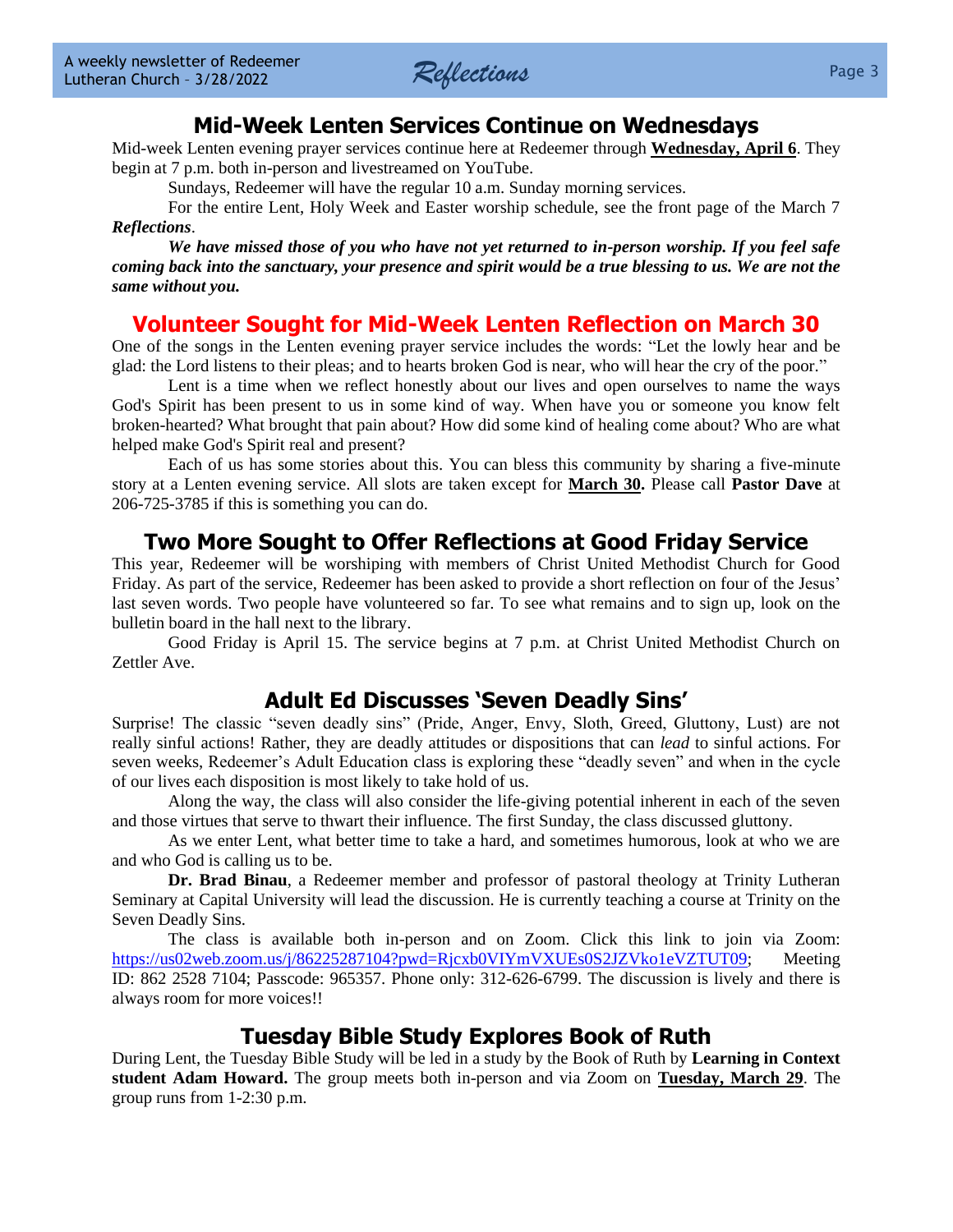*Reflections* Page 4

To join the group via Zoom, go to the Zoom app and then enter the following information: Meeting ID: 863 5869 9434; Passcode: 943506. To participate by phone, call 312-626-6799. If you don't have the Zoom app, you can join the meeting by copying and pasting the following web address in your browser:<https://us02web.zoom.us/j/86358699434?pwd=cTlaaUM5MWl6U29mNGtsQXhuTnlIUT09>.

## **Redeemer BREAD Leadership Commissioning**

On Sunday, March 20, **Church Council President Wendy Stoica** led the congregation in commissioning the Redeemer BREAD Leadership Team in our shared ministry of justice:

*You have allowed your hearts to be broken by the realities of injustice around us.*

*You have allowed your imaginations to be stirred by visions of how much more beautiful this city and country could be if justice rolled down like waters and righteousness like an everflowing stream.*

*You see what might be possible if informed citizens and policymakers come together to make visions of joy and justice real. Thank you for leading Redeemer's new BREAD ministry.*

*Thank you for the passion, energy, intelligence, and heart you are giving. Thank you for keeping us informed of the work of BREAD.*

*Thank you for calling us to let our hearts be broken and our imaginations stirred.*

*Thank you for challenging all of us to come to the Nehemiah Action at the Celeste Center on May 10, so policymakers can see we care enough about justice, grace, and mercy to show up and let them know we will insist that they do their jobs.*

Redeemer has committed to bringing 57 people to the Nehemiah Action on **Tuesday, May 10** Secure your free ticket for this event by contacting **Dave Shull, Sue Watson, Emily Ott, Michele Disbro, Kathy Zwanziger** or **Kristi Hildebrand** or calling the church office.

#### **Upcoming BREAD Dates**

Rally: Monday, April 11, 2022 at 7 p.m. at Temple Tifereth Nehemiah Action: Tuesday, May 10, 2022 at the Celeste Center 6:15 p.m. (doors open) 7 p.m. (event) Justice Ministry Celebration: Monday, June 27 at 7 p.m.

## **Noisy Offering Now Going to 'ReconcilingWorks'**

For now through Easter, Redeemer's "Noisy Offering" – that is, the offering of loose or "noisy" change given each Sunday when entering the Sanctuary – will now go to ReconcilingWorks. This is in celebration of Redeemer's 30th Anniversary as a Reconciling in Christ congregation.

Since 1974, "ReconcilingWorks: Lutherans for Full Participation" has advocated for the full welcome, inclusion, and equity of lesbian, gay, bisexual, transgender, queer, intersex and asexual/aromantic (LGBTQIA+) Lutherans in all aspects of the life of their church, congregations and community.

"In relationships built through outreach and education, ReconcilingWorks shares Christ's message, the Gospel, which is for everyone equally. The group advocates for systemic change in policy and practice in church and society, working to alleviate not only the painful symptoms of oppression but also to eliminate its root causes.

"We are Lutherans working with the recognition that racism, sexism, ageism, able-ism, heterosexism, homophobia, and all the other artificial distinctions that seek to raise one group into privilege and preference over another, conspire together to diminish our world and church.

"An independent, Lutheran, membership-supported organization, ReconcilingWorks is committed to strengthen all of God's beloved for authentic, visible, faithful lives and to work for systemic

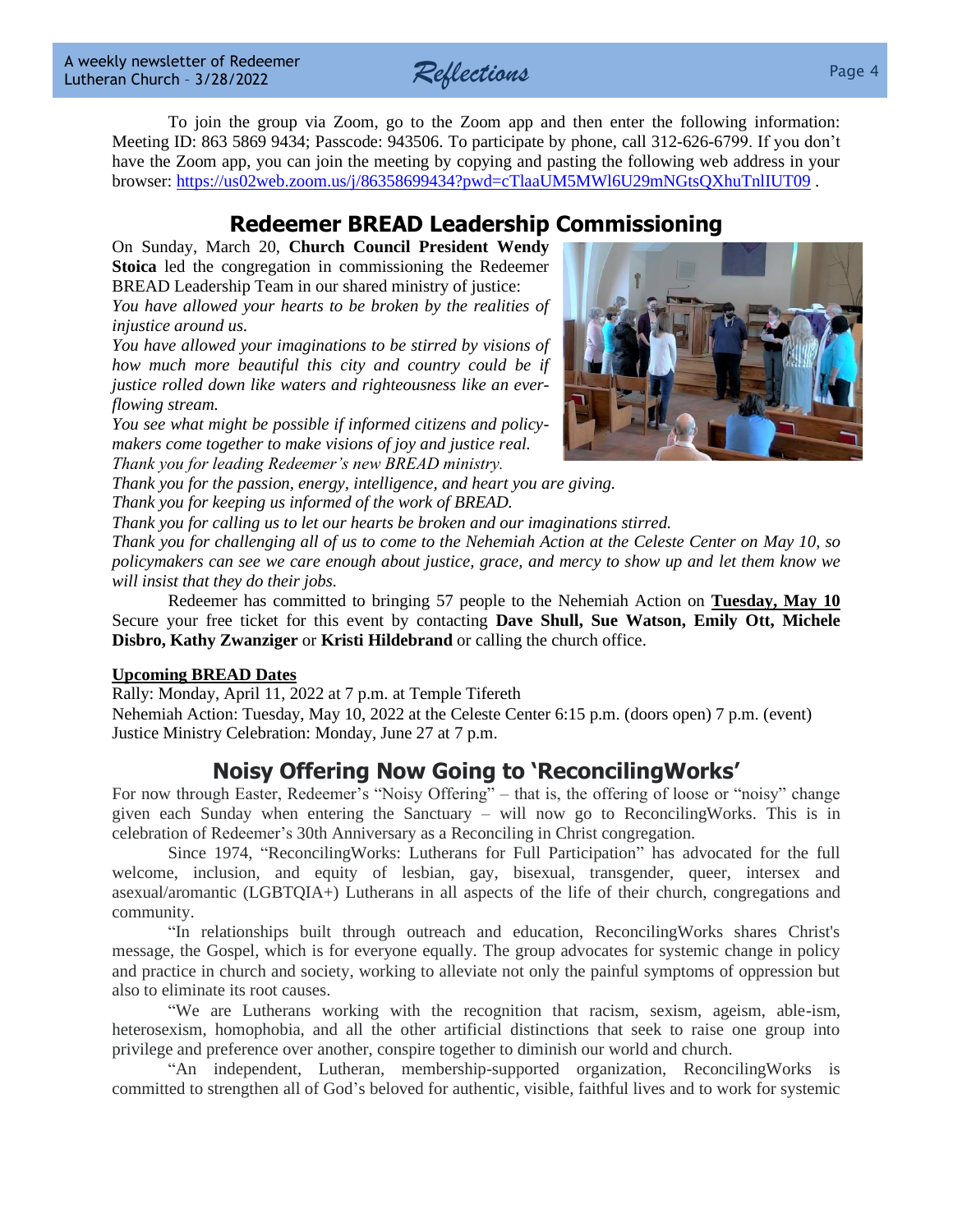

#### **Exploring Meanings of Holy Week** *cont'd from p. 1*

forgive us for the sins we've committed by making Jesus die. When I've asked them why they don't believe that, some have said it goes against Jesus' teachings about forgiveness and non-violence. It seems to say God can only forgive through violence and the shedding of blood. Others have said, "We always hear 'God is love.' But if God requires Jesus' death to forgive, that seems to say 'God is judgment' instead." And others over the years say, "What makes forgiveness truly forgiveness is that it's freely given. Forgiveness doesn't say, 'I'll forgive you if you do this.' But this doctrine says God only forgives us if Jesus pays for our sin. That's not real forgiveness."

You know me well enough by now to know how much I value questions, and how much I believe questions lie at the heart of a living faith. I believe it's especially important for us to ask questions about doctrines we've been told are so essential to our faith that we "can't" question them – that we "have" to believe them if we call ourselves "Christian." If we don't feel safe expressing these questions, though, then we bury them. We try to pretend these teachings don't bother us. But would the Jesus who says, "I am the Truth" want us to lie or pretend? I don't believe God would have given us minds and hearts – God wouldn't place the living Spirit within us – if God only wanted us to accept what we've been taught. Especially when what we're taught seems to be in conflict with other things we've been taught about God.

Throughout the centuries, Christian teachers have said words like the  $12<sup>th</sup>$ -century Celtic scholar **Aelred of Rievaulx**. Writing around the same time as the person who wrote one of the hymns quoted above, Aelred said, "God is not our Judge but our Lover. Judgment, in and by itself, has no power to profoundly change us. It can frighten or inhibit us, but it cannot transform us. Only love transforms us, for only love has the power to change our hearts … Christ is companion of our soul rather than ransom for our soul" (J. Philip Newell, *Christ of the Celts,* Jossey-Bass, 2008, p. 85).

Questioning these traditional teachings in no way says those who believe and who have believed that God required Jesus' blood to forgive us are wrong. I only ask us to see that this is not the only way to understand what Jesus' crucifixion means. As one Christian expresses it, the blood Jesus shed "is real blood. This is real self-giving. Jesus knew full well the cost of loving his nation and his religious tradition the way he did, enough to weep over the falseness of the city he loved and to cleanse the injustices of the temple at its core. This is real suffering at the hands of a corrupt temple leadership and an inhumane empire that would not tolerate the challenging implications of the law of love. But it is not a payment to God; it is a disclosure of God. It is not a purchasing of love; it is the manifestation of love" (*Christ of the Celts,* p. 90).

**What does this upcoming Holy Week mean to you? What does Jesus' willingness to go to the cross mean to you? What does this kind of wondrous love express to you? How does it challenge you, heal you, change you?**

I am so grateful Redeemer is a community which questions, struggles, and comes out of that hard and holy process loving even more deeply.

*Dave Shull*

## **Important Emails**

[Dshull@RedeemerLuth.com](mailto:DShull@RedeemerLuth.com) – use for communicating directly with **Pastor Dave.**

[Info@RedeemerLuth.com](mailto:Info@RedeemerLuth.com) – use for communicating with the office, *Reflections* newsletter, **Office Manager Becky Trover**, healing prayer requests or for general information.

[MemberCare@RedeemerLuth.com](mailto:MemberCare@RedeemerLuth.com) – use for communicating with the Member Care team about needs for personal ministry such as in-home communion, a home visit, meals, etc.

[FinSec@RedeemerLuth.com](mailto:FinSec@RedeemerLuth.com) – use for stewardship campaigns.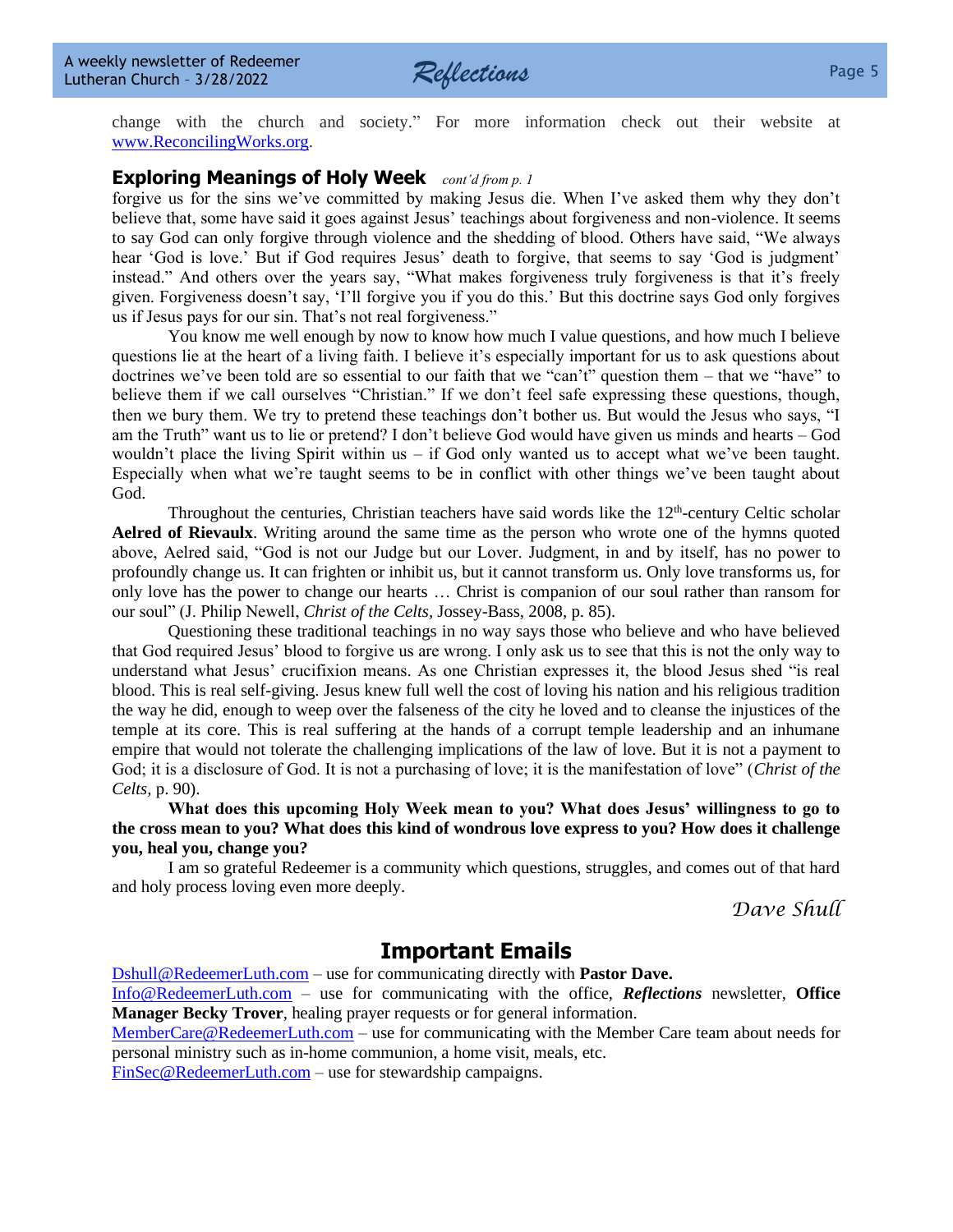

[Itgroup@RedeemerLuth.com](mailto:ITgroup@RedeemerLuth.com) – use for communicating with Redeemer's IT Team for items related to the website.

[Property@RedeemerLuth.com](mailto:Property@RedeemerLuth.com) – use to report items that need repair in the church building.

[SundaySchool@RedeemerLuth.com](mailto:SundaySchool@RedeemerLuth.com) – use to offer suggestions for our Sunday School ministry.

[Transportation@redeemerluth.com](mailto:Transportation@redeemerluth.com) – use to request temporary transportation assistance.

[Communications@redeemerluth.com](mailto:Communications@redeemerluth.com) – use to send church related announcements or pictures for sharing on Redeemer's social media sites. Another way is to tag Redeemer in the posts.

## **Publishing Deadlines for Reflections, Sunday Bulletins**

#### **For** *Reflections*

- **PLEASE SUBMIT PRIOR TO 5 P.M. ON SUNDAYS**.
- Send to  $info@RedeemerLuth.com$  and put *Reflections* in subject line.
- Or leave a note in the *Reflections* mailbox at the top of the stairs outside the church office.

#### **For Sunday Bulletins**

The deadline for information to be published in Sunday bulletins is the **Wednesday morning** before. That information can be sent to the above email: just put "Bulletin" in the subject line.

### <span id="page-5-1"></span>**Prayers and Personals**

Prayers for healing and recovery are asked for **Eileen Day, Sue Watson, Kris Kauffman, Kathy Ehrich,** and **First English Pastor Sally Padgett** who have all recently had surgery. Prayers are asked for healing and recovery for **Kathy Denhard** who just had knee replacement surgery. Prayers are also asked for **Cathy Oldham** and her family.

Prayers for protection and a safe return are asked for **Sam Hudson,** nephew of **Laura** and **Terry Warren**, who is an Army medic being deployed to Poland.

#### **'Christ in Our Home' Available**

The April-June edition of "Christ in Our Home" is now available in the Narthex for anyone who would like a copy. Or, it can be mailed. Just contact **Becky Trover** in the church office to request a copy be mailed to your home. Reach her at 614-237-1263 or via email at [info@redeemerluth.com](mailto:info@redeemerluth.com) .

#### **March Birthdays**

30-Colin Young

#### **April Birthdays**

1-Gabriel Reinoehl 3-Chad Eberle 4-Jack Miller 4-Jenny Young 5-Wendy Stoica 6-Nathan Ott 13-Steve Boreman 15-Jill Disbro 16-Mike Benis 19-Damon Stewart 22-Grayson Ullman 23-Andy Skoog 24-Michelle Clemence 24-Elaine Disbro 27-Margie Frazier 27-Dora Pinder 28-Edwina Bradley

# **The Wider Church**

### **Volunteers Needed for Churchwide Assembly 2022**

<span id="page-5-0"></span>The Southern Ohio Synod reports volunteers are needed for the Churchwide Assembly being held this summer in Columbus, OH. Volunteers are needed each day from **Sunday-Friday, August 7-12** in a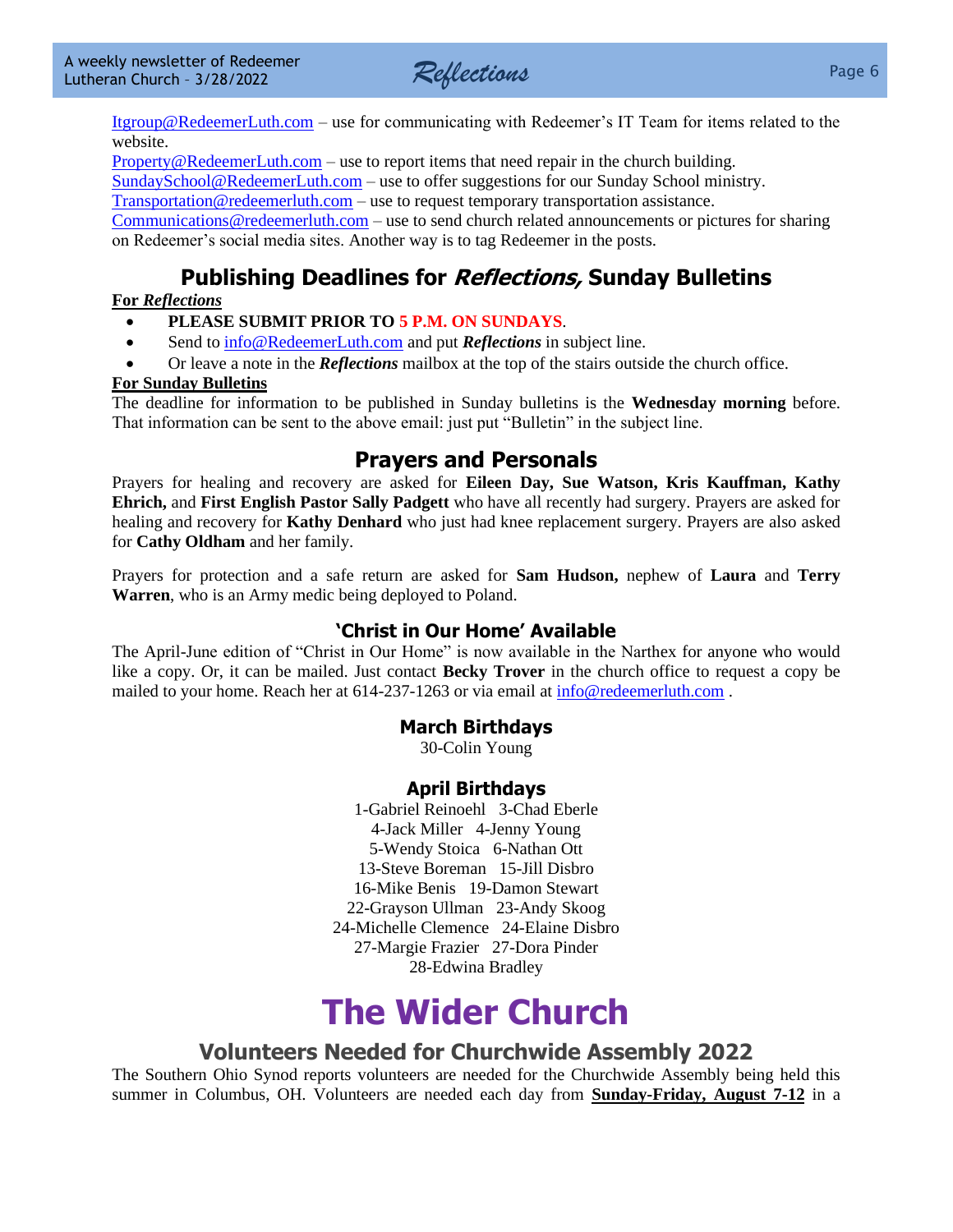

variety of roles. You can sign up for the days and roles that you prefer by following this link: <https://tinyurl.com/mrbxk6jt>. Please note that you are indicating a preference and event organizers may need to assign you a different role so that all responsibilities are covered. Thanks!

## **An Update on Relief Efforts for Ukraine**

Redeemer will continue to collect contributions toward relief efforts in the Ukraine by Lutheran World Relief (LWR). Just note "Ukraine" in the memo section of a check. Redeemer will forward the donations to LWR which has provided the following update on their efforts:

"While we have been able to collaborate with Lutheran partners to support humanitarian work within Ukraine, our greatest strength and most valuable assistance is through the supporting church's humanitarian efforts to receive and care for people who are fleeing Ukraine- a population that is overwhelming women and children.

"Our most extensive collaboration is work is through responses on the ground in Poland, Slovakia, Hungary, Romania, and other places where we have supported aid to those in migration in the past. By working with already established capacity and leadership, it has been possible to quickly adapt to a rapidly changing situation. This ability to adapt to the needs of the moment is a crucial element to effective support in this time of crisis in Eastern Europe.

"This is a fluid and rapidly changing situation. It is likely that by the time the media highlights a need, or a gap in assistance, the organizations on the ground (including those with whom we are coordinating) will already be working to acquire material locally or moving to provide expertise. This is the reason that financial support is so critical- to equip the people who are best prepared to respond to the crisis in the context.

"There will be long-term impacts to this violence in Ukraine throughout the region. It will be critical for the ELCA to continue to accompany churches as they address the trauma that comes with violence, dislocation, and family separation. The area of expertise that has been developed over the decades through faithful service by the churches will continue to be critically important and an area of expertise in a number of the programs we are supporting.

"Peoples of the nations neighboring Ukraine have firsthand family experience of a previous time under the Soviet occupation. For some, an underlying trauma has been reawakened, and the solidarity that is being expressed church-to-church can be healing.

"We are called and call others to remember, that the life we have together in Christ and the worldwide connection of churches is something strikingly important in this time of estrangement. For many in Russia, the challenge of this time is unfathomable to us. The prayer for peace and the drive toward fellowship with those in Russia, which were transformative in previous times of conflict are of paramount importance now. We continue to pray for the Lutheran community, all of Christ's followers, all people of faith, and the whole of the nation of Russia.

#### **We call for financial support and for prayer:**

"ELCA Lutheran Disaster Response collaborates with local church and ecumenical partners to offer Humanitarian Relief for those impacted by the crisis in Ukraine. What this means is that refugees and internally displaced persons in Ukraine are supported with emergency non-food items such as beds, mattresses, blankets, linens, food, hygiene items, and dignity kits. The churches are coordinating protection and safeguarding of vulnerable individuals and groups, psychosocial care pastoral support. The churches are coordinating to provide transportation for people from the border, temporary housing, food, and water.

"We have already provided financial assistance to those working in Ukraine and in neighboring nations and will continue to do so (with confidence that the generosity of those in support of Lutheran Disaster Response will continue to support the work). …

"Please join the Lutheran Disaster Response feed on Facebook, or subscribe to the blog at elca.org/disaster. We will continue to provide situation updates. We thank those who have given general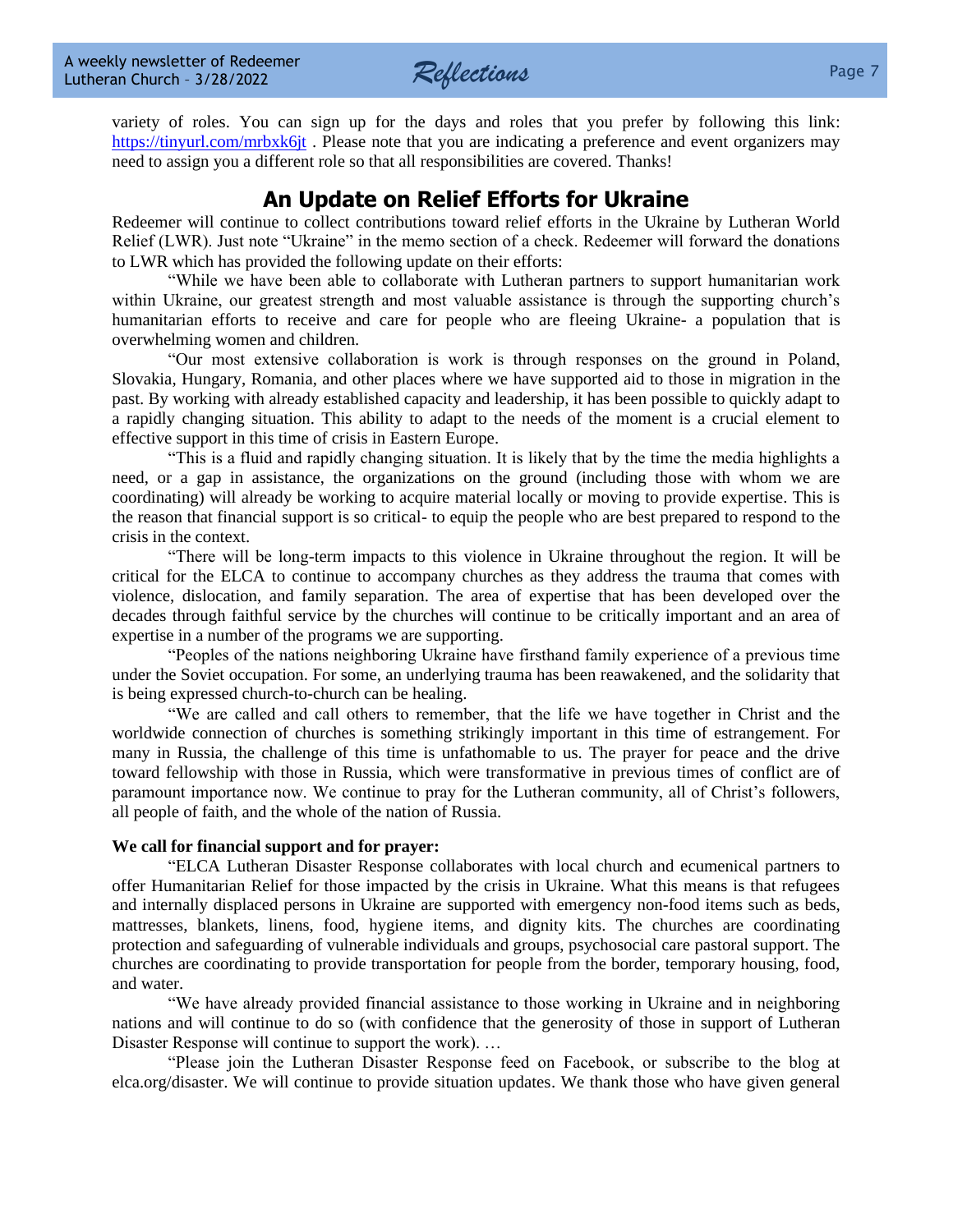*Reflections* Page 8

gifts to Lutheran Disaster Response as this has allowed us to act even as we appeal for additional support. … Please commit to daily prayer for peace and for all who seek to aid those impacted by this war."

In addition to this update from LWR, the Southern Ohio Synod provided the following link to view an update from **Revs. Rachel Eskesen** and **Zach Courter** on the refugee situation in Hungary and Central Europe and how the ELCA and Lutheran church partners in Europe are responding to the situation:<https://www.youtube.com/watch?v=0cu3iCjWYUI>

## **Community Beyond**

## **Deadline to Register to Vote April 4**

Remember the deadline for registering to vote in the **May 3** primary is **Monday, April 4**!

## **Free At-Home COVID-19 Tests Available**

Every home in the U.S. is eligible to order four free at-home COVID-19 tests. Orders will usually ship in seven to 12 days.

Tests can be ordered online at<https://special.usps.com/testkits> .

## **[Getting Ready for W](file:///D:/Users/Marcene%20Mounts/Documents/2019%20REFLECTIONS/Vol.%2023-49%2012-9-2019%20Draft.docx%23GettingReadyforSunday)orship 5th Sunday in Lent, April 3, 2022 Lessons**

**Readings:** Isaiah 43:16-21; Psalm 126; John 12:1-8

### **Prayer of the Day**

Creator God, you prepare a new way in the wilderness, and your grace waters our desert. Open our hearts to be transformed by the new thing you are doing, that our lives may proclaim the extravagance of your love given to all through your Son, Jesus Christ, our Savior and Lord, who lives and reigns with you and the Holy Spirit, one God, now and forever. **Amen.**

#### **A Prayer for Ukraine**

For those who are fleeing: sanctuary

For those who are staying: safety

For those who are fighting: peace.

For those whose hearts are breaking: comfort

For those who see no future: hope

## **Intercessions & Thanksgiving**

+ For the people of African International Lutheran Mission, Columbus.

+ For Redeemer community member Petra Williams.

*Each week we remember in our prayers in worship those who cannot be with us and those with special needs and concerns:* Bebe McCoy, Robin Stokes, Bonnie Hegreness, Heidi Carman, Cora Marquez,